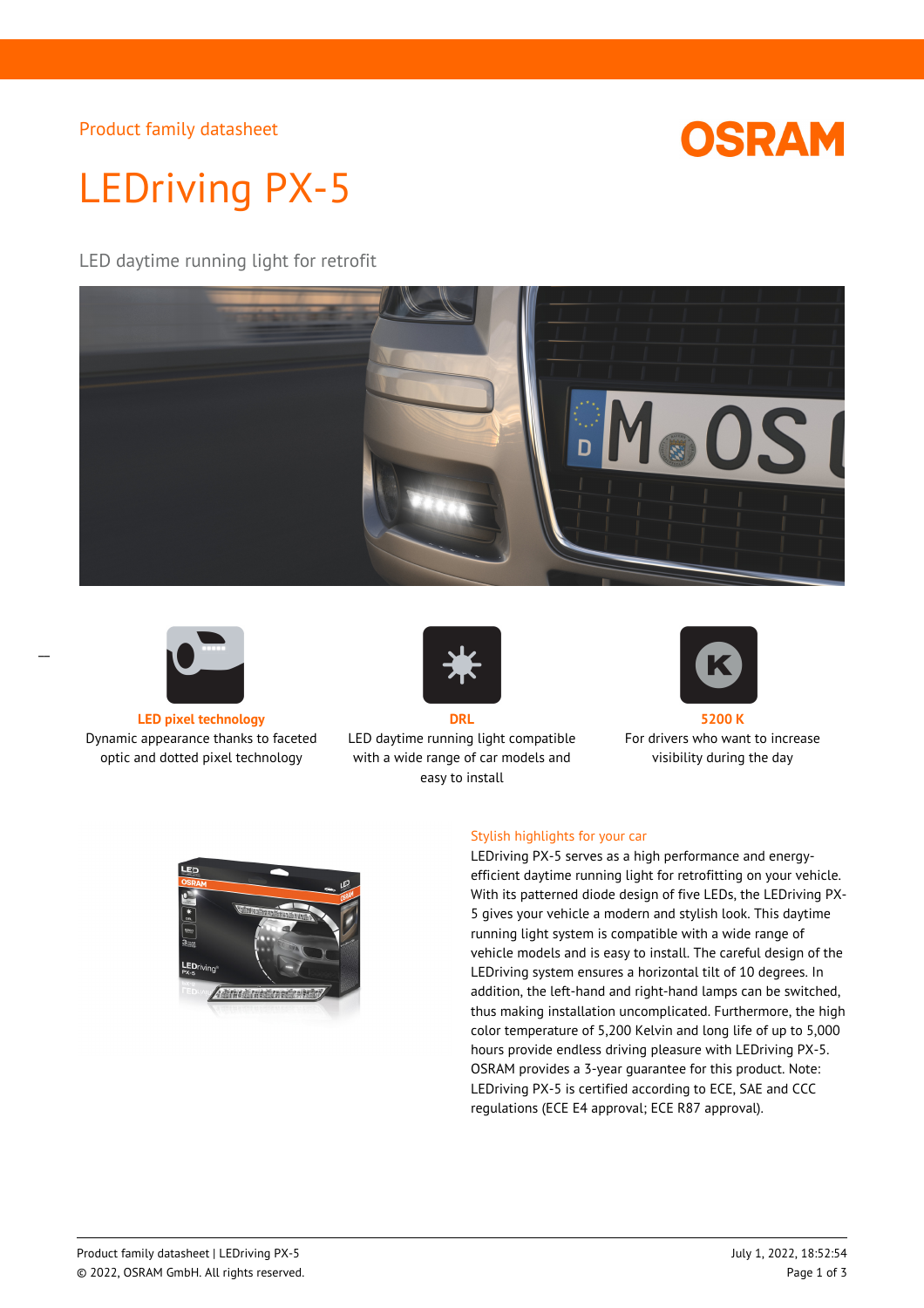## Product family datasheet

Technical data

|                            | Product<br>informatio<br>n | Electrical data           |                           | <b>Photometrical data</b> |                         | <b>Dimensions</b><br>& weight | Lifespan  |
|----------------------------|----------------------------|---------------------------|---------------------------|---------------------------|-------------------------|-------------------------------|-----------|
| <b>Product description</b> | Order<br>reference         | <b>Nominal</b><br>voltage | <b>Nominal</b><br>wattage | Color<br>temper-<br>ature | <b>Luminous</b><br>flux | Length                        | Guarantee |
| LEDriving PX-5             | LEDDRL30<br>1              | 13.2 V                    | 12.5 W                    | 5200 K                    | 300 lm                  | 160.0 mm                      | 3 years   |
| LEDriving PX-5             | LEDDRL30                   | 13.2 V                    | 12.5 W                    | 5200 K                    | 550 lm                  | 160.0 mm                      | 3 years   |

|                            | <b>Additional product</b><br>data | <b>Capabilities</b> | Certificates & standards |                              |  |
|----------------------------|-----------------------------------|---------------------|--------------------------|------------------------------|--|
| <b>Product description</b> | Connector to lamp                 | Technology          | <b>Standards</b>         | Approval marks -<br>approval |  |
| LEDriving PX-5             | Wire Kit                          | LED                 | ECE R87                  | E4 approval                  |  |
| LEDriving PX-5             | Wire Kit                          | LED                 | ECE R87                  | E4 approval                  |  |

|                            | Logistical data       | <b>Environmental information</b><br>Information according Art. 33 of EU Regulation (EC) 1907/2006<br>(REACh) |                                                 |                                      |  |
|----------------------------|-----------------------|--------------------------------------------------------------------------------------------------------------|-------------------------------------------------|--------------------------------------|--|
| <b>Product description</b> | <b>Commodity code</b> | Date of Declaration                                                                                          | <b>Primary Article</b><br><b>Identifier</b>     | <b>Candidate List</b><br>Substance 1 |  |
| LEDriving PX-5             | 851220009000          | 21-12-2021                                                                                                   | 4052899170766                                   | Lead                                 |  |
| LEDriving PX-5             | 851220009000          | 21-12-2021                                                                                                   | 4008321781215<br>4008321832382<br>4052899525498 | Lead                                 |  |

| <b>Product description</b> | <b>CAS No. of substance</b><br>1 | <b>Safe Use Instruction</b>                                                                                       | <b>Declaration No. in</b><br><b>SCIP database</b> |
|----------------------------|----------------------------------|-------------------------------------------------------------------------------------------------------------------|---------------------------------------------------|
| LEDriving PX-5             | 7439-92-1                        | The identification of<br>the Candidate List<br>substance is<br>sufficient to allow<br>safe use of the<br>article. | 24fd4b7d-c774-46f3-<br>9b44-7c1767b813ea          |
| LEDriving PX-5             | 7439-92-1                        | The identification of<br>the Candidate List<br>substance is<br>sufficient to allow<br>safe use of the<br>article. | 7a05b6d4-2aed-<br>$41c9$ -afdf-<br>7da8dfd39471   |